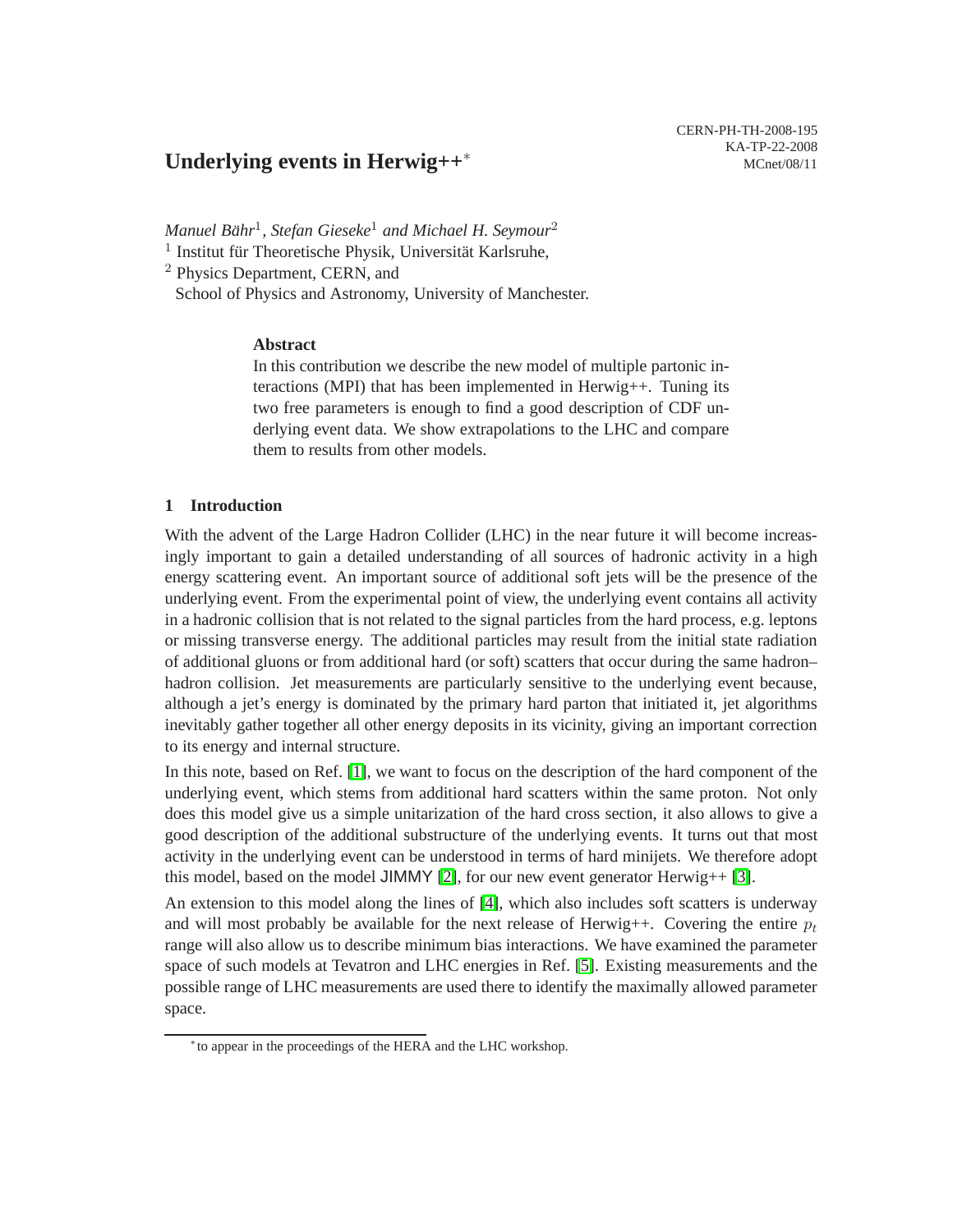

Fig. 1: Contour plots for the  $\chi^2$  per degree of freedom of all discussed observables (left) and only the ones from the transverse region (right). The cross indicates the location of our preferred tune.

#### <span id="page-1-0"></span>**2 Tevatron results**

We have performed a tune of the model by calculating the total  $\chi^2$  against the jet data ( $p_t^{\text{liet}}$  > 20 GeV) from Ref. [\[6\]](#page-3-5). For this analysis each event is partitioned into three parts, the **towards, away** and **transverse** regions. These regions are equal in size in  $\eta - \phi$  space and classify where particles are located in this space with respect to the hardest jet in the event. We compare our predictions to data for the average number of charged particles and for the scalar  $p_t$  sum in each of these regions.

The parameter space for this tune is two dimensional and consists of the  $p_t$  cutoff  $p_t^{\min}$  and the inverse hadron radius squared,  $\mu^2$ . In Fig. [2](#page-1-0) we show the  $\chi^2$  contour for describing all six observables and especially those from the transverse region, which is particularly sensitive to the underlying event. For these, and all subsequent plots, we have used Herwig++ version 2.2.1 and the built-in MRST 2001 LO [\[7\]](#page-4-0) PDFs. All parameters, apart from the ones we were tuning, were left at their default values.

The description of the Tevatron data is truly satisfactory for the entire range of considered values of  $p_t^{\min}$ . For each point on the x-axis we can find a point on the y-axis to give a reasonable fit. Nevertheless an optimum can be found between 3 . . . 4 GeV. The strong and constant correlation between  $p_t^{\text{min}}$  and  $\mu^2$  is due to the fact that a smaller hadron radius will always balance against a larger  $p_t$  cutoff as far as the underlying event activity is concerned. As a default tune we use  $p_t^{\text{min}} = 3.4 \,\text{GeV}$  and  $\mu^2 = 1.5 \,\text{GeV}^2$ , which results in an overall  $\chi^2/N_{\text{dof}}$  of 1.3.

#### **3 LHC extrapolation**

We start the discussion of our predictions for the LHC with the plot in Fig. [2.](#page-2-0) The plot shows the mean charged multiplicity as a function of pseudorapidity,  $\eta$ . We show Herwig++ with and without MPI. We used QCD jet production with a minimal  $p_T$  of 20 GeV as signal process. The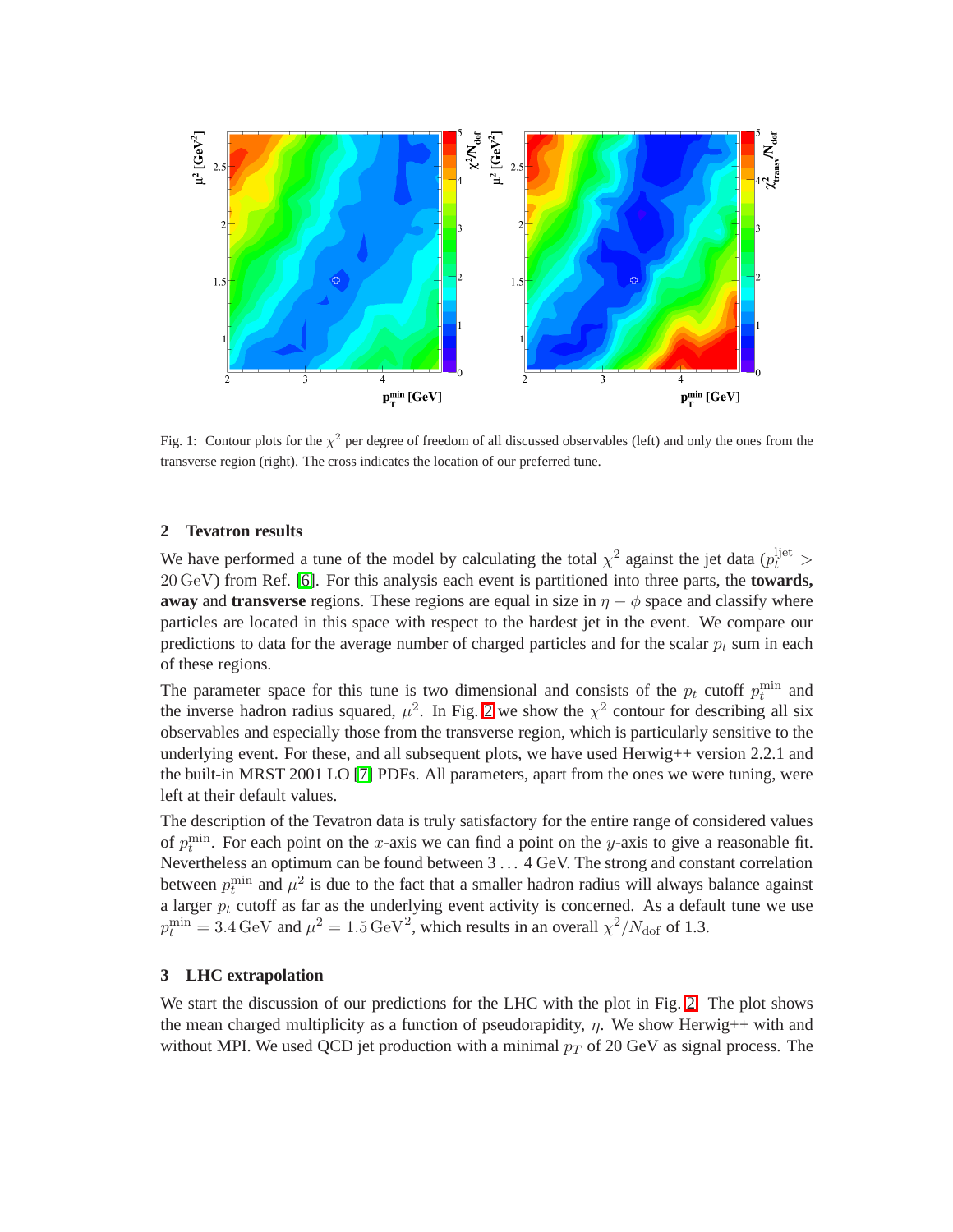MPI parameters were left at their default values, i.e. the fit to Tevatron CDF data. The effect of MPI is clearly visible, growing significantly from the Tevatron to the LHC.

For calculating the LHC extrapolations we left the MPI parameters at their default values, i.e. the fit to Tevatron CDF data. In Ref. [\[8\]](#page-4-1) a comparison of different predictions for an analysis modelled on the CDF one discussed earlier was presented. As a benchmark observable the charged particle multiplicity in the transverse region was used. We show this comparison in Fig. [3](#page-3-6) together with our simulation. All expectations reached a plateau in this observable for  $p_t^{ij}$  > 10 GeV. Our prediction for this observable also reached a roughly constant plateau within this region. The height of this plateau can be used for comparison. In Ref. [\[8\]](#page-4-1) PYTHIA 6.214 [\[9\]](#page-4-2) AT-LAS tune reached a height of  $\sim$  6.5, PYTHIA 6.214 CDF Tune A of  $\sim$  5 and PHOJET 1.12 [\[10\]](#page-4-3) of ∼ 3. Our model reaches a height of  $\sim$  5 and seems to be close to the PYTHIA 6.214 CDF tune, although our model parameters were kept constant at their values extracted from the fit to Tevatron data.

We have seen already in the previous section that our fit results in a flat valley of parameter points, which all give a very good description of the data. We will briefly estimate the spread of our LHC expectations, using only parameter sets from this valley. The range of predictions that we deduce will be the range that can be expected assuming no energy dependence on our main parameters. Therefore, early measurements could shed light on the potential energy dependence of the input parameters by simply comparing first data to these predictions. We extracted the average value of the two transverse observables for a given parameter set in the region  $20 \,\text{GeV} < p_t^{\text{Ijet}} <$ 30 GeV. We did that for the best fit points at three different values for  $p_t^{\min}$ , namely 2 GeV,



<span id="page-2-0"></span>Fig. 2: Differential multiplicity distribution with respect to  $|\eta|$ . The different data sets are: Tevatron with MPI off, LHC with MPI off, Tevatron with MPI on and LHC with MPI on.

3.4 GeV and 4.5 GeV, and found an uncertainty of about 7 % for the multiplicity and 10 % for the sum of the transverse momentum.

|              |               | LHC predictions $\langle N_{\text{chg}} \rangle^{\text{transv}} \langle \langle p_t^{\text{sum}} \rangle^{\text{transv}}$ [GeV] |
|--------------|---------------|---------------------------------------------------------------------------------------------------------------------------------|
| TVT best fit | $5.1 \pm 0.3$ | $5.0 + 0.5$                                                                                                                     |

Table 1: LHC expectations for  $\langle N_{\text{chg}} \rangle$  and  $\langle p_t^{\text{sum}} \rangle$  in the transverse region. The uncertainties are obtained from varying  $p_t^{\text{min}}$  within the range we considered. For  $\mu^2$  we have taken the corresponding best fit (Tevatron) values.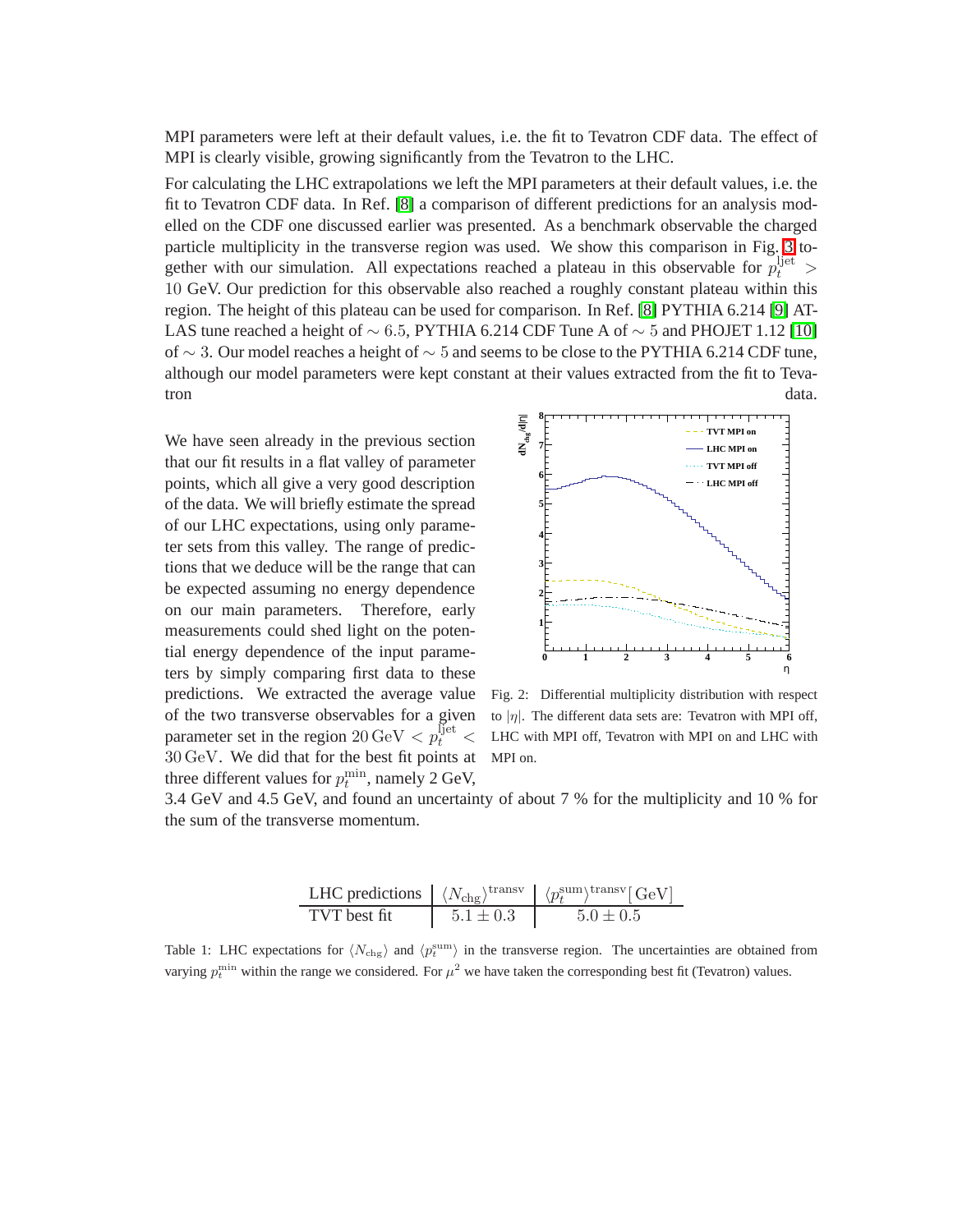

<span id="page-3-6"></span>Fig. 3: Multiplicity in the transverse region for LHC runs with Herwig++ (left) and the same observable for several other generators (right), taken from Ref. [\[8\]](#page-4-1). The different data sets for the left plot are (from bottom to top): Tevatron with MPI off, LHC with MPI off, Tevatron with MPI on and LHC with MPI on.

#### **Acknowledgements**

We would like to thank our collaborators on the Herwig++ project for many useful discussions. We wish to thank the organisers of the workshop for a very pleasant atmosphere. This work was supported in part by the European Union Marie Curie Research Training Network MCnet under contract MRTN-CT-2006-035606 and the Helmholtz–Alliance "Physics at the Terascale". MB was supported by the Landesgraduiertenförderung Baden-Württemberg.

### <span id="page-3-0"></span>**References**

- <span id="page-3-1"></span>[1] M. Bähr, S. Gieseke, and M. H. Seymour, *Simulation of multiple partonic interactions in Herwig++*, *JHEP* **07** (2008) 076, [[arXiv:0803.3633](http://xxx.lanl.gov/abs/0803.3633)].
- [2] J. M. Butterworth, J. R. Forshaw, and M. H. Seymour, *Multi-Parton Interactions in Photoproduction at HERA*, *Z. Phys.* **C72** (1996) 637–646, [[hep-ph/9601371](http://xxx.lanl.gov/abs/hep-ph/9601371)].
- <span id="page-3-3"></span><span id="page-3-2"></span>[3] M. Bähr *et. al.,*  $Herwig++ Phvisics and Manual$ *,*  $arXiv:0803.0883$ *.*
- [4] I. Borozan and M. H. Seymour, *An eikonal model for multiparticle production in hadron hadron interactions*, *JHEP* **09** (2002) 015, [[hep-ph/0207283](http://xxx.lanl.gov/abs/hep-ph/0207283)].
- <span id="page-3-4"></span>[5] M. Bähr, J. M. Butterworth, and M. H. Seymour, *The Underlying Event and the Total Cross Section from Tevatron to the LHC*, [arXiv:0806.2949](http://xxx.lanl.gov/abs/0806.2949).
- <span id="page-3-5"></span>[6] **CDF** Collaboration, A. A. Affolder *et. al.*, *Charged jet evolution and the underlying event in*  $p\bar{p}$  *collisions at 1.8 TeV, Phys. Rev.* **D65** (2002) 092002.